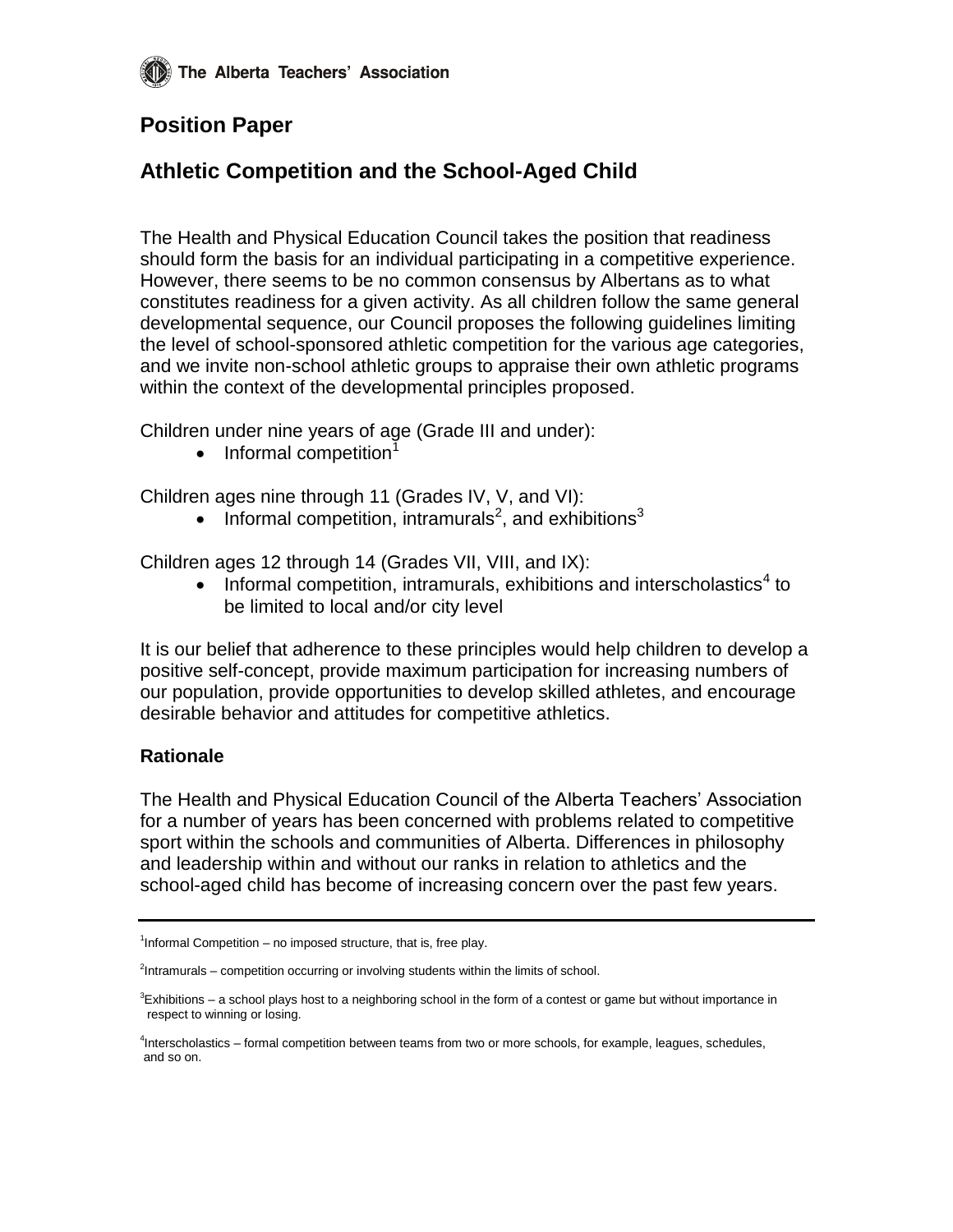There seems to be a growing interest and concern for sport and physical activity programs in Alberta which may be attributed partially to an increased awareness of the possible relationship between exercise and health, the desire to produce more top athletes, and the extra leisure time for increasing numbers of our people. As a consequence a greater emphasis than ever before is being placed on the development of sport and physical activity programs. This has had the effect of promoting early participation in sports and often strenuous competition among the younger age groups. The growing involvement of all levels of governments in promoting such programs has greatly increased the numbers participating

The development of competitive sports programs is often based on the premise that it is good for people to participate in sport and physical activity. Unfortunately, this promotion may be carried out without concern for the many factors which interact to affect the child as a participant – sociological and psychological areas of growth development and motor learning.

In this section we have attempted to briefly summarize factors from these areas related to competition and the school-aged child. These factors have been taken into consideration in arriving at our position.

From a study of literature, from professional course, and from practical experience, the following factors appear important in relation to competition and the school-aged child.

- 1. Competitive athletics, if suited to the maturity (physical, mental, social and emotional level of the participant, can provide a positive education experience.
- 2. The young child (under 12 years) needs a wide range of sensorimotor experiences in order to have a repertoire of movement patterns on which to draw. At early ages it is essential that experiences be broad rather than specialized.
- 3. Skill learning should be introduced after maturational readiness has been achieved. At this time children have both physiological maturity to learn complex movement patterns so that they can experience success in coordinating difficult skills and in coping with complex team activities. By waiting for necessary maturity, skill learning is more rapid and as a result one may avoid the danger of loss of interest.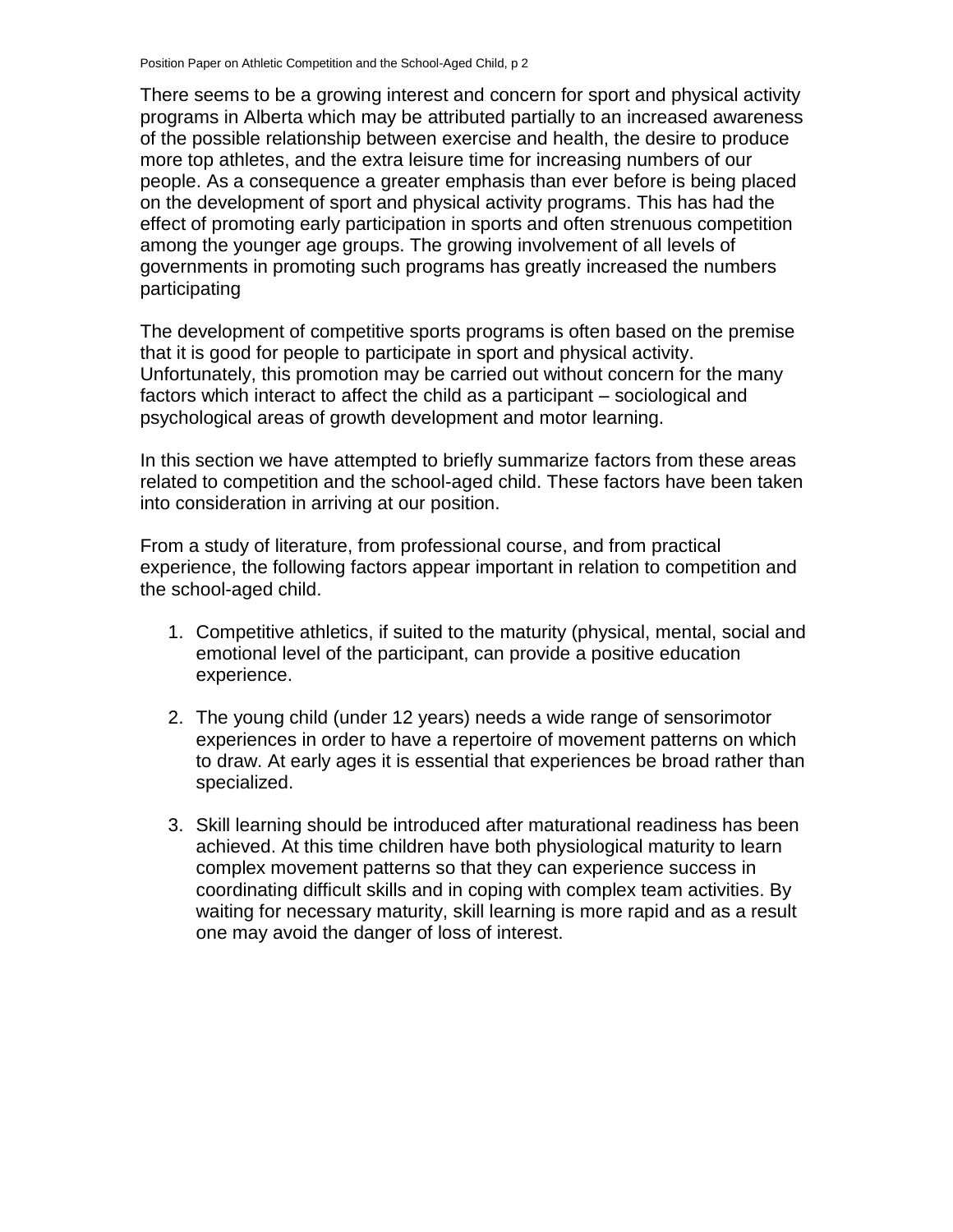- 4. Competitive athletics, if introduced prior to readiness, may have detrimental physiological and psychological effects. Three quotes from recent literature will clarify and emphasize this point.
	- a. Rarick indicated that there was some evidence that repeated stresses can bring about injury to joint structures during the growing years.<sup>5</sup>
	- b. Orlick reports that "children who dropped out of sports at an early age appeared to be merely reacting to negative stimuli, which were largely a function of the structure of the game and the emphasis of the coaches." . . . "In general the children expressed a desire to have the entire game scaled down so that they could have more fun and experience more success." . . . "Minor league coaches must be made cognizant of the tremendous impact they can have on young children, as well as how they can function in the child's best interest."<sup>6</sup>
	- c. In a study among students in the seventh, eighth, and ninth grades, Shuck observed no difference in growth trends of those involved in interscholastic sports and of those who did not participate. However, there was an apparent retardation in the growth of the seventh and eighth grade boys who participated in a 17 game schedule as compared to those who participated in a more limited season of 12 games.<sup>7</sup>
	- 5. Young children have an inherent activity drive, are egocentric and need to participate in order to improve their skill and maintain their interests. In order for maximum benefits to be derived from play situations, high quality supervision and broad range of sports activities which are suited to the needs of children must be in evidence.
	- 6. The objective of a program for children should be on self-improvement rather than on winning. It should be concerned with participation by everyone rather than by a few.
	- 7. Children's introduction to an activity should be in situations which are appropriate to their level of skill and maturity. Length of practice times, length of games, length of schedules and the time of day of practices and games should take into consideration the age and maturity level of the child. Games should be modified to suit the skill level, strength and

<sup>&</sup>lt;sup>5</sup>Rarick, G. Lawrence. "Issues in Athletic Competition for School Boys," Paper presented at 10<sup>th</sup> National Conference on the Medical Aspects of Sports, Miami Beach, Florida, December, 1968.

<sup>6</sup>Orlick, T.D. "Children's Sports – A Revolution is Coming, " *CAHPER Journal,* p 12-14, Jan. – Feb.1973.

<sup>7</sup>Shuck, Gilbert T. "Effects of Athletic Competition on the Growth and Development of Junior High School Boys," *CAHPER Research Quarterly*, Vol. 33, 288-298, 1962.